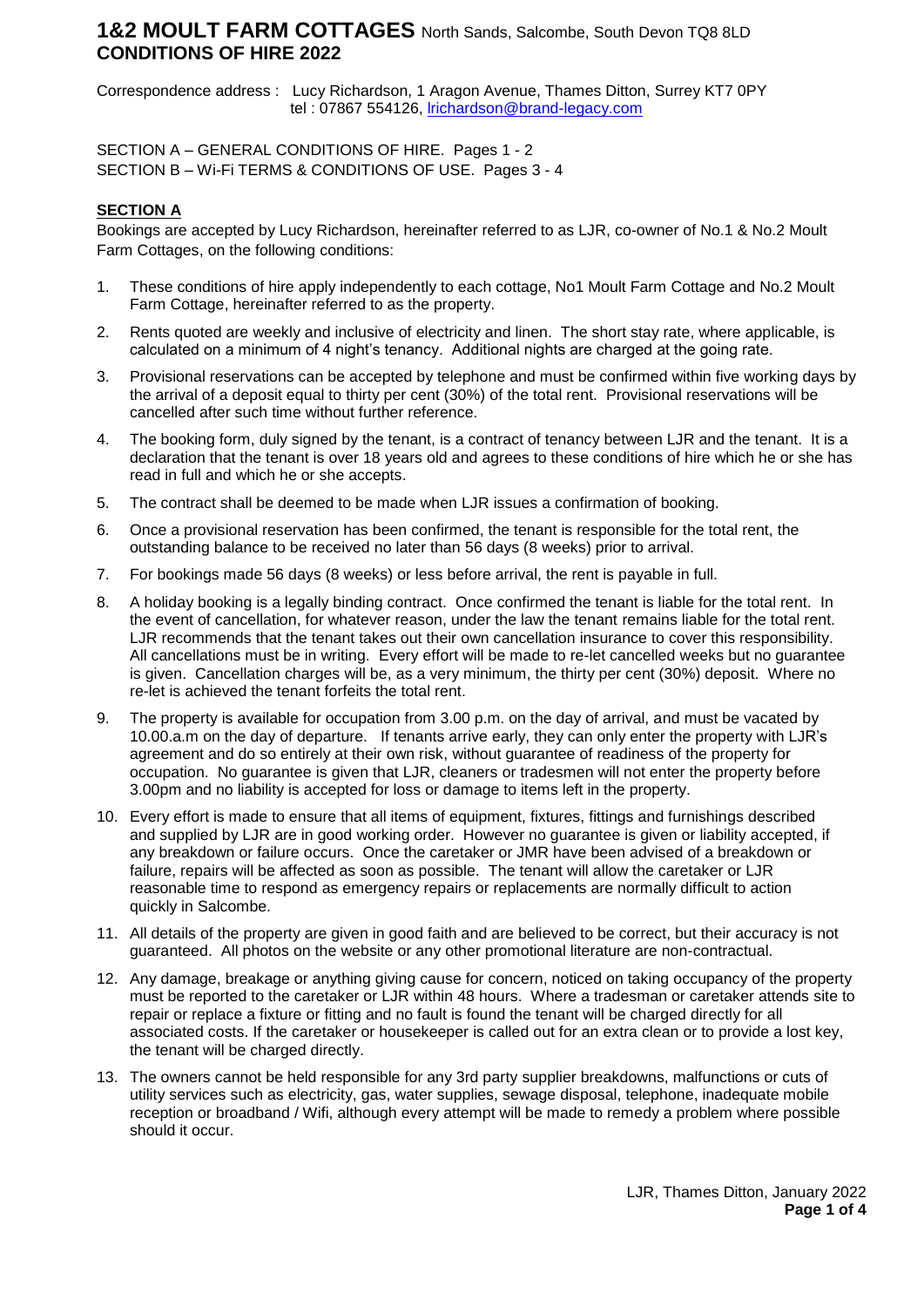# **1&2 MOULT FARM COTTAGES CONDITIONS OF HIRE 2022 Continued**

- 14. The property is supplied with a telephone landline and WiFi. Abuse of calls or connections made on this line is unacceptable and dated itemised phone records are filed. The tenant is subject to any legal action and /or is liable for associated charges relating to the misuse of this phone or WiFi connection. Reverse charge calls and excessive use are classified as misuse and the tenant is liable for all related costs. Excessive costs include international calls and premium lines which are blocked. WiFi conditions of use are outlined separately below.
- 15. The television operates with FreeSat. This is a non-subscription service which allows the viewer to receive the main digital and terrestrial channels, but not Sky. No attempt must be made to subscribe to additional services via the FreeSat service or telephone. Where this does occur the tenant is liable for all associated charges.
- 16. The property and its fixtures and fittings must be cleaned by the tenant prior to departure ready for the incoming tenant. The tenant is responsible for any losses (damage, breakages, soiling or lost items) during the period of occupancy which must be reported to the caretaker or LJR. Such losses or additional cleaning charges (should the property be left in an unsatisfactory condition) will be charged to the tenant.
- 17. The tenant will not cause any nuisance to tenants or occupants of adjacent properties. LJR reserve the right to evict the tenant from the property at any time during the tenancy if it is discovered that damage has been deliberately caused to fixtures, fittings and furnishings and/or the tenant is reported to be causing a nuisance to the adjacent properties. The tenant forgoes any subsequent claim for a refund for any days remaining in the booking should he be evicted.
- 18. Any articles left by the tenant can be forwarded by the caretaker or LJR on receipt of a £25.00 handling fee plus packing and postage charges. Any unclaimed articles will be disposed of after 28 days.
- 19. LJR shall not be held responsible for any accident, loss or damage which may be sustained by the tenant, member of his party, or visitor to the property however caused.
- 20. If for any reason beyond the control of LJR (e.g. fire or flood damage) the property is not available on the date booked, all rent and charges paid in advance by the tenant will be refunded in full, and the tenant shall have no further claim against LJR.
- 21. Accommodation is let for the number of persons specified on the booking form only. The form signatory must be a member of the party occupying the property. An increase of this number is only allowed with prior approval from LJR. There may be additional charges should this be agreed. LJR reserves the right to evict the tenant and all persons from the property at any time during the booking if it is discovered that there are more than 8 people staying in the property. The tenant forgoes any subsequent claim for a refund for any days remaining in the booking, should he or she be evicted.
- 22. A max of one well-behaved and house-trained dog is allowed per booking per cottage, provided it is strictly controlled. Charges are stated on the booking form. No puppy or dog under one year of age is allowed, nor any other type of pet. The tenant must bring the dog's bedding, dog drying towel and food bowls with them. It is neither permitted to sit on any furniture nor to go upstairs and must not be left unaccompanied in the property. At the end of the holiday all traces of the pet must be cleaned from the property and lawn.
- 23. Access to the property is shared by the owners of all four cottages and parking is strictly limited to one car per property. The parking for No.1 is in front of No.1 and for No.2, between No.2 and No.3. Additional vehicles, including boat trailers, must be parked in the bridleway below and at least 25 metres from the road.
- 24. Any contract shall be governed by English law and court hearings restricted to the area in which LJR resides.
- 25. LJR does not accept responsibility for work taking place outside the boundary of the property nor for any noise or nuisance arising from works over which LJR has no control.
- 26. All bookings are accepted at the discretion of LJR.
- 27. A security deposit, at the discretion of LJR, may be required with some bookings (for example: single sex, young, non-family, large groups, dog). This is payable with the balance of payment due and refunded, if there is no cause to withhold it, after inspection of the property by the housekeeper and within 14 days of the completion date of the booking.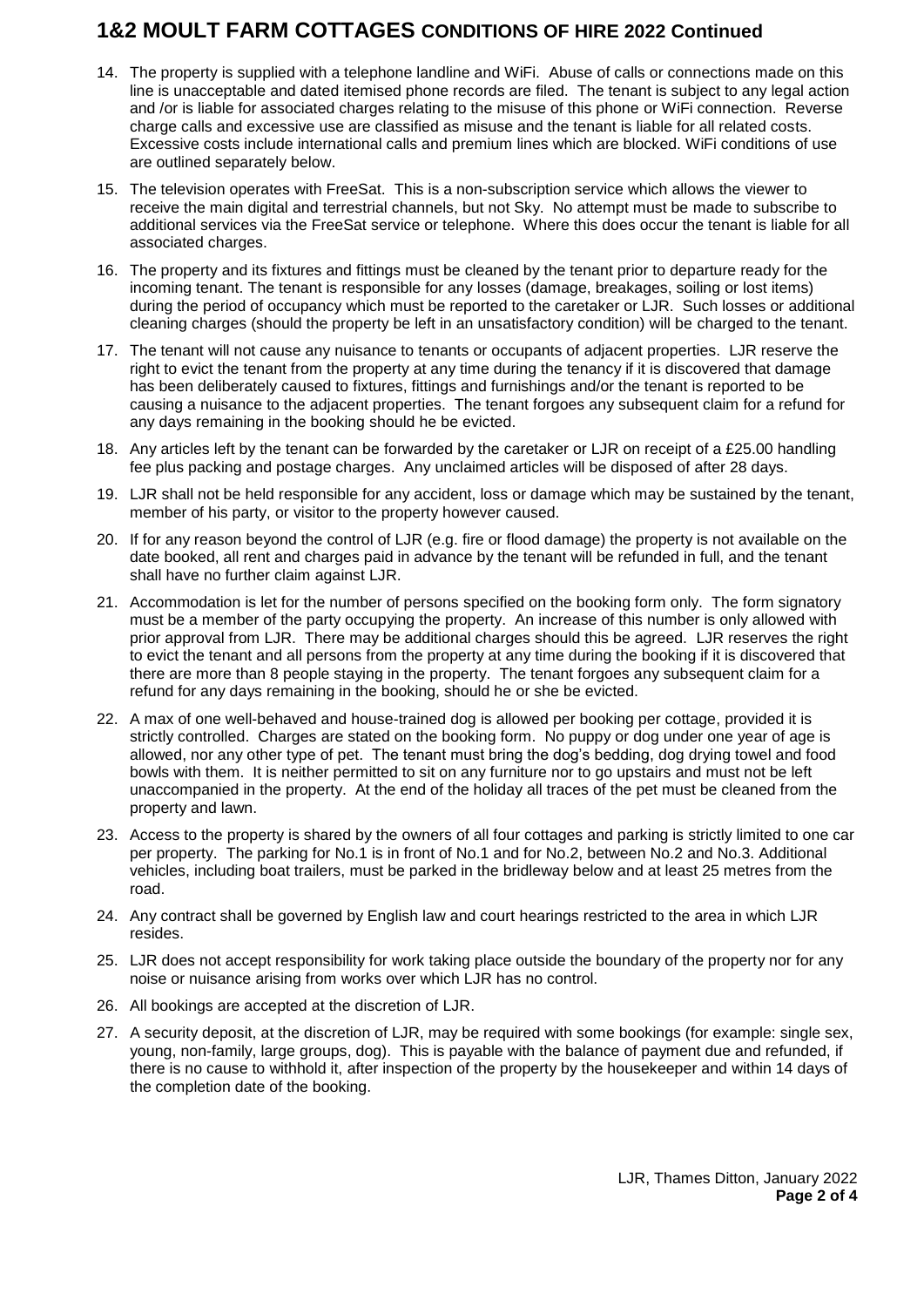### **SECTION B**

**Wi-Fi Terms & Conditions**

**You may only use Wi-Fi supplied by LJR by accepting the following Terms & Conditions. By using the supplied Wi-Fi it will be taken that you have read & agreed to the following terms and conditions.**

#### **Public Wi-Fi Access Terms and Conditions**

This agreement sets out the terms and conditions on which unlimited wireless internet access ("the Service") is provided free of charge to you by LJR ("us") in consideration for your custom.

#### **1. Extent of the Service**

1.1 Your use of Internet Services is carried out entirely at your own risk.

1.2 We have no responsibility for, or control over, the Internet Services you access and do not guarantee that any services are error or virus free.

1.3 We have no responsibility for, or control over, the information you transmit or receive via the Service.

1.4 Save for the purposes of network diagnostics we do not examine the use to which you put the Service or the nature of the information you send or receive.

1.5 We do not guarantee:

1.5.1 the availability of the Service;

1.5.2 the speed at which information may be transmitted or received via the Service; or

1.5.3 that the Service will be compatible with your equipment or any software which you use.

1.6 We do not guarantee the security of the information which you may transmit or receive using the Service or located on any equipment utilising the Service and you accept that it is your responsibility to protect your information and have adequate security (in terms of equipment and procedures) to ensure the security, integrity and confidentiality of your information and data.

1.7 We reserve the right at all times to withdraw the Service, change the specifications or manner of use of the Service, to change access codes, usernames, passwords or other security information necessary to access the service.

#### **2. Your Use of the Service**

2.1 You must not use the Service to access Internet Services, or send or receive e-mails, which:

2.1.1 are defamatory, threatening, intimidating or which could be classed as harassment;

2.1.2 contain obscene, profane or abusive language or material;

2.1.3 contain pornographic material (that is text, pictures, films, video clips of a sexually explicit or arousing nature);

2.1.4 contain offensive or derogatory images regarding sex, race, religion, colour, origin, age, physical or mental disability, medical condition or sexual orientation;

2.1.5 contain material which infringe third party's rights (including intellectual property rights);

2.1.6 in our reasonable opinion may adversely affect the manner in which we carry out our business; or 2.1.7 are otherwise unlawful or inappropriate;

2.2 Music, video, pictures, text and other content on the internet are copyright works and you should not download, alter, e-mail or otherwise use such content unless certain that the owner of such works has authorised its use by you.

2.3 We may terminate or temporarily suspend the Service if we reasonably believe that you are in breach of any provisions of this agreement including but not limited to clauses 2.1 to 2.2 above.

2.4 We recommend that you do not use the service to transmit or receive any confidential information or data and should you choose to do so you do so at your own risk.

2.5 The Service is intended for consumer use only. In the event that you use the Service for commercial purposes we would specifically refer you to clause 5.2 below.